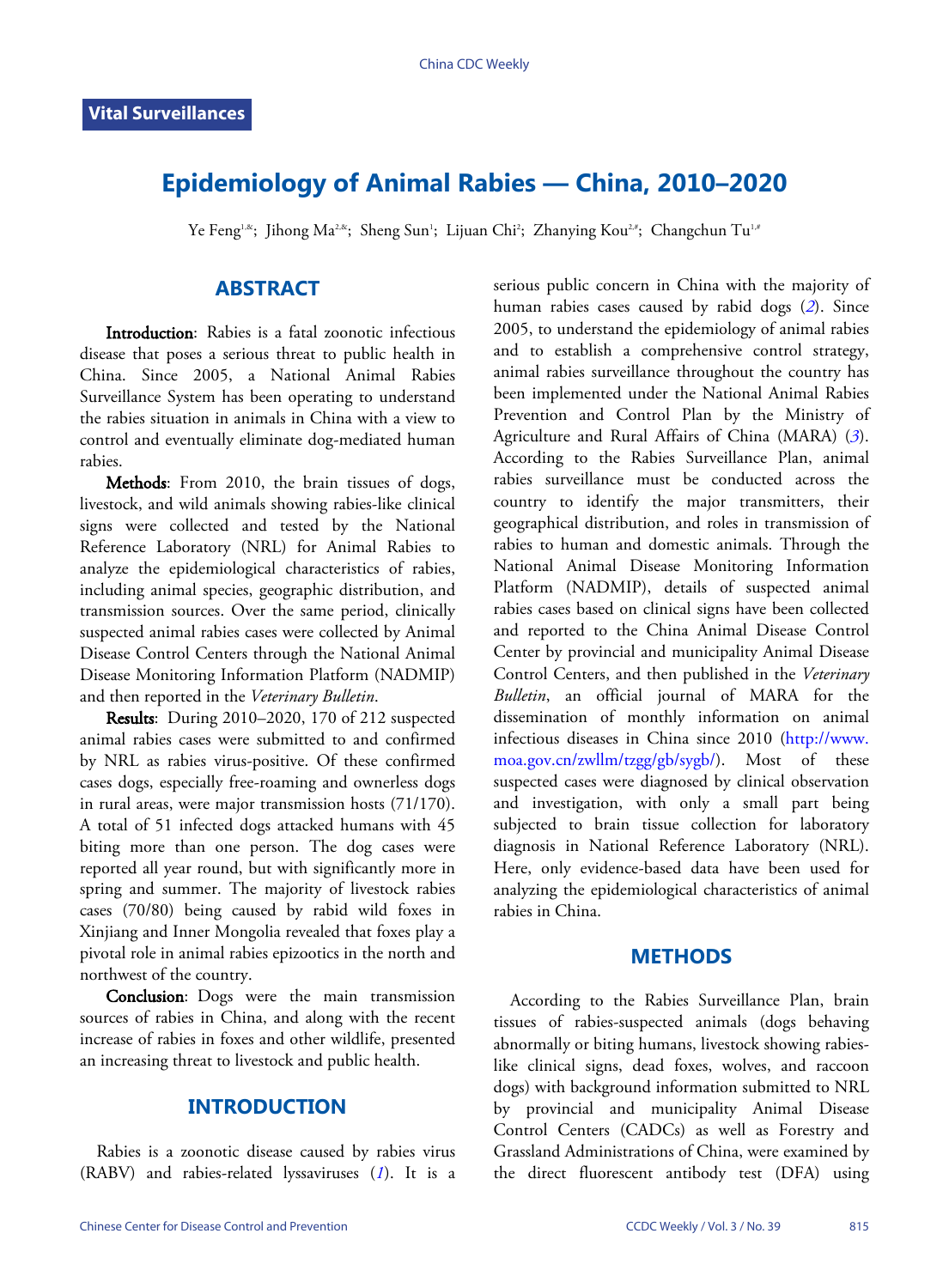fluorescein isothiocyanate (FITC)-conjugated antirabies monoclonal antibody (Fujirebio Diagnostics Inc., USA) (*[4](#page-3-3)*). Concurrently, information on suspected animal rabies based on clinical observation and investigation was collected by provincial CADCs, reported through NADMIP to the National CADC, and published monthly in the *Veterinary Bulletin*.

### **RESULTS**

Over the period 2010 to 2020, brain tissues (80.2%, 170/212) of suspected animal rabies cases submitted from 16 provincial-level administrative divisions (PLADs) to NRL were confirmed to be rabies positive by DFA ([Table 1](#page-1-0)). Over the same period, the *Veterinary Bulletin* reported 1,132 suspected rabies deaths [\(Figure 1\)](#page-2-0), showing a trend similar to that of the laboratory-confirmed findings ([Figure 2\)](#page-2-1). The data showed a rapid increase of animal rabies in 2020.

Among the positive cases, dogs were the main rabid animals, accounting for 41.8% of total cases (71/170), followed by cattle (28.2%, 48/170), sheep (13.5%, 23/170), foxes (*Vulpes vulpes*) (9.4%, 16/170), camels (4.1%, 7/170), badgers (*Meles leucurus*) (1.2%, 2/170), a raccoon dog (*Nyctereutes procyonoides*) (0.6%, 1/170), a horse (0.6%, 1/170), and a donkey (0.6%, 1/170).

Further analysis showed that infected dogs, and especially those that were free-roaming or stray, were major transmission sources in rural areas (45/71). The

ratio of rural dogs to urban dogs was 1.7 (45∶26). Of the 51 rabid dogs that attacked people, 45 (88.2%) bit more than one person, with one even biting 63. All victims received timely post-exposure prophylaxis (PEP). The number of animal rabies cases varied seasonally, with higher incidences in spring (28) and summer  $(20)$  than in autumn  $(15)$  and winter  $(8)$ .

Yearly numbers of infected and dead animal rabies cases reported in the *Veterinary Bulletin* varied, but with a marked increase in both during 2020 [\(Figure 1\)](#page-2-0). There was a high correlation with increases in confirmed rabies cases reported by Changchun Veterinary Research Institute (CVRI). According to CVRI surveillance, the majority of livestock rabies cases (70/80) were caused by rabid wild foxes, which served as a major transmission source and reservoir in Xinjiang Uygur and Inner Mongolia autonomous regions. Rabies in badgers and a raccoon dog were also confirmed in Inner Mongolia Autonomous Region in 2020, revealing the diversity of animal reservoirs.

#### **DISCUSSION**

Reported human rabies cases in China have stea[dil](#page-3-4)y declined from 3,300 in 2007 to 202 in 2020 (*[5](#page-3-4)*), benefiting from improvements in the governmental superv[isi](#page-3-5)on system as well as the ready availability of PEP ([6](#page-3-5)). Nevertheless, animal rabies continues to

<span id="page-1-0"></span>TABLE 1. The ratios of confirmed animal rabies cases in China, 2010–2020.

| Item          | IM                | CQ                | <b>SH</b>         | XJ      | <b>SX</b>                | ZJ     | GD                       | TJ    | <b>HeN</b> | GS    | <b>HLJ</b> | <b>JS</b>         | SN    | GX    | HN    | <b>JX</b> |
|---------------|-------------------|-------------------|-------------------|---------|--------------------------|--------|--------------------------|-------|------------|-------|------------|-------------------|-------|-------|-------|-----------|
| 2010          |                   | 3/3               | 3/4               | —       | 6/6                      |        |                          |       |            |       |            |                   |       |       |       |           |
| 2011          | —                 | 6/6               | 1/2               |         | 1/1                      |        |                          |       |            |       |            |                   |       |       |       |           |
| 2012          | $\qquad \qquad -$ | 2/3               | $\qquad \qquad -$ | -       | 1/1                      |        |                          |       |            |       |            |                   |       |       |       |           |
| 2013          | 3/3               | 3/3               | 1/1               | 2/3     | 1/1                      | —      | 0/1                      |       |            |       |            |                   |       |       |       |           |
| 2014          | 8/12              | 2/4               | 1/2               | 4/6     | 1/1                      |        |                          | 1/1   | —          | 1/1   |            |                   |       |       |       |           |
| 2015          | 2/2               | 5/6               | $\qquad \qquad -$ | 2/2     | 2/2                      |        |                          |       | 1/1        |       |            |                   |       | 0/2   | 0/1   |           |
| 2016          | 4/4               | $\qquad \qquad -$ | 2/2               | 1/1     | $\overline{\phantom{m}}$ | 2/2    | 1/1                      | —     |            | 0/1   | 1/2        | $\qquad \qquad -$ | 0/1   |       |       |           |
| 2017          | 3/4               | 4/4               | -                 | 2/2     | —                        | -      | 1/1                      | 1/1   |            |       |            |                   |       |       |       |           |
| 2018          | 4/4               | 0/1               | 1/1               | 0/1     | $\overline{\phantom{m}}$ | 1/3    | $\overline{\phantom{0}}$ |       | 1/1        | -     |            | 1/1               | 0/1   |       |       |           |
| 2019          | 3/4               | $\qquad \qquad -$ | 9/10              | 1/1     | $\overline{\phantom{m}}$ | 0/5    |                          |       |            |       |            |                   |       |       |       | 0/1       |
| 2020          | 59/64             |                   | 5/6               |         |                          | 0/1    |                          |       |            |       |            |                   |       |       |       |           |
| Positive rate | (86/97)           | (25/30)           | (23/28)           | (12/16) | (12/12)                  | (3/11) | (2/3)                    | (2/2) | (2/2)      | (1/2) | (1/2)      | (1/1)             | (0/2) | (0/2) | (0/1) | (0/1)     |

Note: ratios=positive samples/total samples submitted.

–: No sample submitted.

Abbreviations: IM=Inner Mongolia Autonomous Region; CQ=Chongqing Municipality; SH=Shanghai Municipality; XJ=Xinjiang Uyghur Autonomous Region; SX=Shanxi Province; ZJ=Zhejiang Province; GD=Guangdong Province; TJ=Tianjin Municipality; HeN=Henan Province; GS=Gansu Province; HLJ=Heilongjiang Province; JS=Jiangsu Province; SN=Shaanxi Province; GX=Guangxi Zhuang Autonomous; HN=Hainan Province; JX=Jiangxi Province.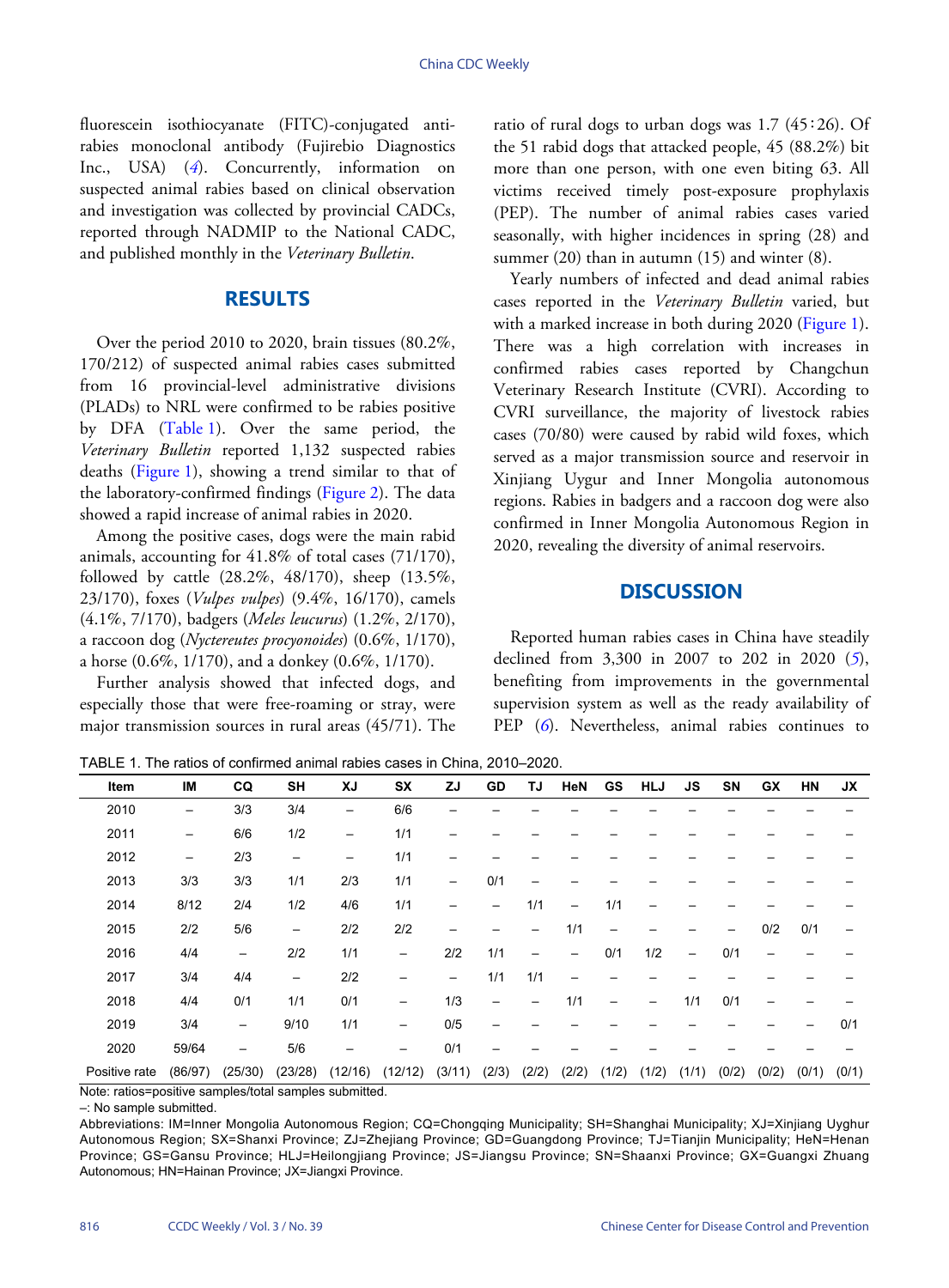<span id="page-2-0"></span>

FIGURE 1. Domestic animal rabies cases reported in the *Veterinary Bulletin*, 2010–2020. Note: The domestic animal species include dogs and

<span id="page-2-1"></span>livestock.



FIGURE 2. Confirmed animal rabies cases in China, 2010– 2020, reported by the National Reference Laboratory.

expand geographically over the country, and emerging and reemerging cases have been reported over the last decade in previously rabies-free or low-incidence regions such as Heilongjiang, Xinjiang, Inner Mongolia, Tibet, and Qinghai PLADs and Taiwan, China (*[7](#page-3-6)*–*[9](#page-3-7)*). Even though animal rabies is spreading, however, the reported animal cases were still less than the number of reported human cases, likely due to inadequate surveillance and a lack of awareness of reporting and laboratory procedures. Animal rabies cases were therefore likely to have been underestimated. Evidence for this was provided by the numbers of re[ported ca](#page-2-1)ses o[f labora](#page-1-0)tory-confirmed animal rabies [\(Figure 2](#page-2-1) and [Table 1](#page-1-0)), which were much lo[wer than](#page-2-0) those reported in the *Veterinary Bulletin* ([Figure 1](#page-2-0)); i.e., the majority of suspected animal rabies cases in China were not diagnosed in laboratories. However, the fact that the rabies positive detection rate in suspected cases was generally high, as

shown in [Table 1](#page-1-0) and [Figure 2,](#page-2-1) indicating that clinical judgement on rabies based on nervous system symptoms and aggressiveness of suspected animals was acceptable in the absence of laboratory methods, and therefore can be used to predict animal rabies status.

Our results have also revealed that rabid dogs, particularly from rural areas, continue to be the main sources of transmission of rabies virus in China. In addition, dogs showing strange behavior or biting more than one person (mostly free-roaming or stray) were usually confirmed as being rabid. There being no effective management of the health of free-roaming and stray dogs, it is difficult to implement dog vaccination in rural areas ([6](#page-3-5)). To date, cat rabies has not been reported nor identified during our surveillance. This may be due to cats exploiting a rather solitary existence, resulting in cats not playing a significant role in rabies transmission as reported in a previous study (*[10](#page-3-8)*).

The data reveal a remarkable increase in 2020 [\(Figures 1](#page-2-0)–[2](#page-2-1)), which has been ascribed to increasing numbers of cases of rabies in livestock in Inner Mongolia([Table 1](#page-1-0)) since it was first confirmed there in 2013 in wild foxes (*[8](#page-3-9)*). Since then, animal rabies has been increasing in Inner Mongolia Autonomous Region with cases in 25 livestock (cattle, sheep, and camels) diagnosed between 2013 and 2018 (*[11](#page-3-10)*). This trend continued in 2020 with 59 laboratory-confirmed cases by NRL and 597 clinically-judged cases in Inner Mongolia Autonomous Region published in the *Veterinary Bulletin*. Our previous study showed a spillover of fox RABV strains to other rabies transmitters such as dogs, badgers, and raccoon dogs, with the field RABVs in Inner Mongolia Autonomous Region showing a broad genetic diversity and with foxorigin variants closely related to strains circulating in Xinjiang Uyghur Autonomous Region and the [surr](#page-3-10)ounding countries including Mongolia and Russia (*[11](#page-3-10)*). A case of fox-mediated human rabies was confir[med](#page-3-11) in Xinjiang Uyghur Autonomous Region in 2016 (*[12](#page-3-11)*). These observations not only demonstrated the spillover of wildlife RABVs into dogs in the past decade but have also indicated that the risk of spillover is increasing and threatening public health in northwestern China.

In addition to terrestrial animals, a bat (*Murina leucogaster*[\) h](#page-3-12)arboring Irkut virus was confirmed in Jilin in 2012 (*[13](#page-3-12)*). This was the first bat-borne lyssavirus identified in China, suggesting that public warnings regarding bat bites should be increased.